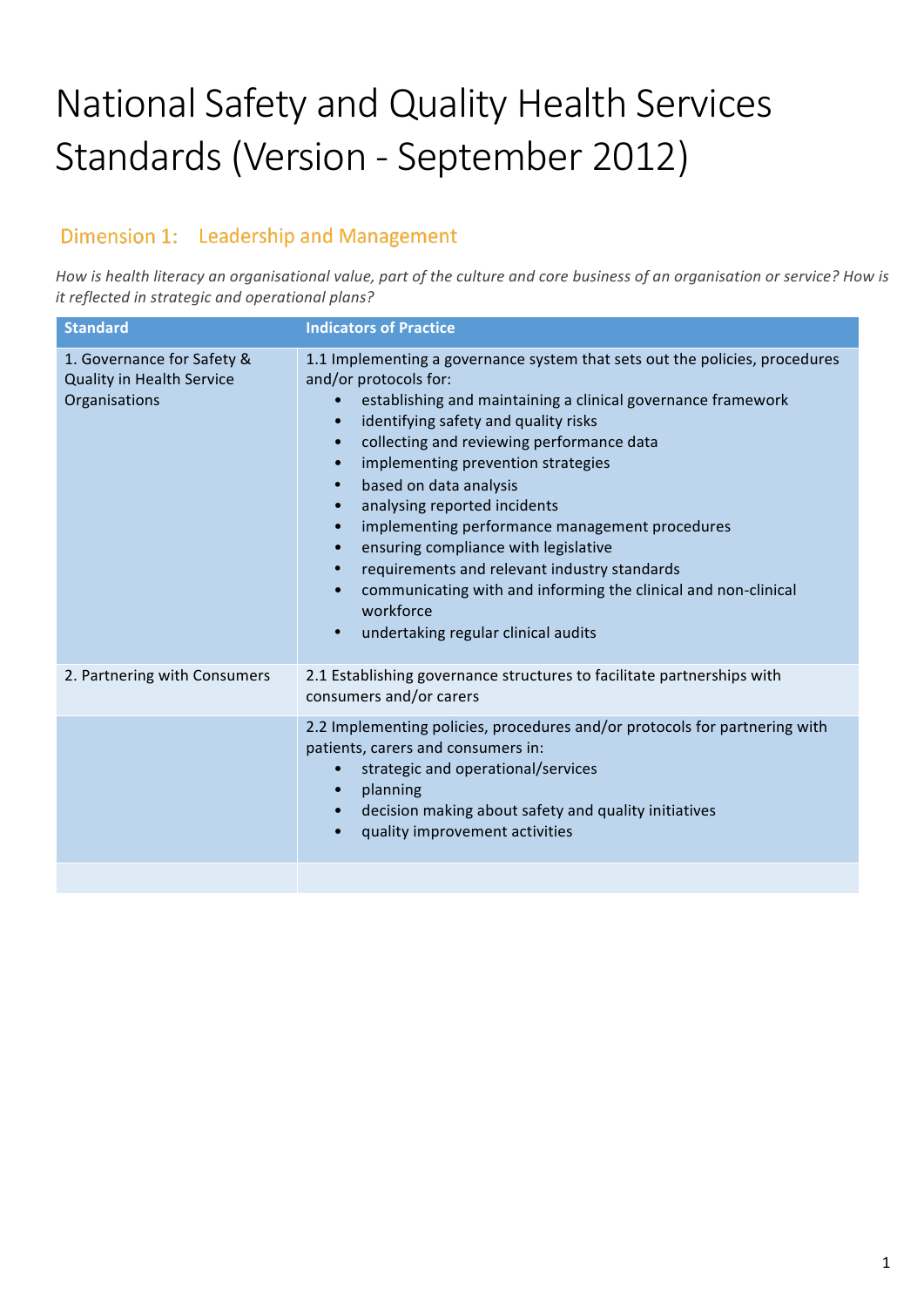## Dimension 2: Consumer involvement

How are consumers involved in designing, developing and evaluating the organisation's values, vision, structure and *service delivery?*

| <b>Standard</b>              | <b>Indicators of Practice</b>                                                                                                                                                  |
|------------------------------|--------------------------------------------------------------------------------------------------------------------------------------------------------------------------------|
| 2. Partnering with Consumers | 2.2 Implementing policies, procedures and/or protocols for partnering with<br>patients, carers and consumers.                                                                  |
|                              | 2.4 Consulting consumers on patient information distributed by the<br>organisation                                                                                             |
|                              | 2.5 Partnering with consumers and/or carers to design the way care is<br>delivered to better meet patient needs and preferences.                                               |
|                              | 2.7 Informing consumers and/or carers about the organisation's safety and<br>quality performance in a format that can be understood and interpreted<br>independently           |
|                              | 2.8 Consumers and/or carers participating in the analysis of safety and quality<br>performance information and data, and the development and implementation<br>of action plans |
|                              | 2.9 Consumers and/or carers participating in the evaluation of patient<br>feedback data and development of action plans                                                        |
|                              |                                                                                                                                                                                |

#### Dimension 3: Workforce

How does the organisation encourage and support the health workforce to develop effective health literacy practices? *Has* it identified the workforce's needs for health literacy development and capacity? Has the organisation's health *literacy performance been evaluated?*

| <b>Standard</b>              | <b>Indicators of Practice</b>                                                                                                                                                                   |
|------------------------------|-------------------------------------------------------------------------------------------------------------------------------------------------------------------------------------------------|
| 2. Partnering with Consumers | 2.6 Implementing training for clinical leaders, senior management and the<br>workforce on the value of and ways to facilitate consumer engagement and<br>how to create and sustain partnerships |
|                              |                                                                                                                                                                                                 |

#### Dimension 4: Meeting the Needs of the Population

How does service delivery make sure that consumers with low health literacy are able to participate effectively in their care and have their health literacy needs identified and met (without experiencing any stigma or being labelled as having *low health literacy)?* How is meeting the needs of the population monitored?

| <b>Standard</b>                                                                 | <b>Indicators of Practice</b>                                                                                     |
|---------------------------------------------------------------------------------|-------------------------------------------------------------------------------------------------------------------|
| 1. Governance for Safety &<br><b>Quality in Health Service</b><br>Organisations | 1.18.3 Mechanisms are in place to align the information provided to patients<br>with their capacity to understand |
|                                                                                 |                                                                                                                   |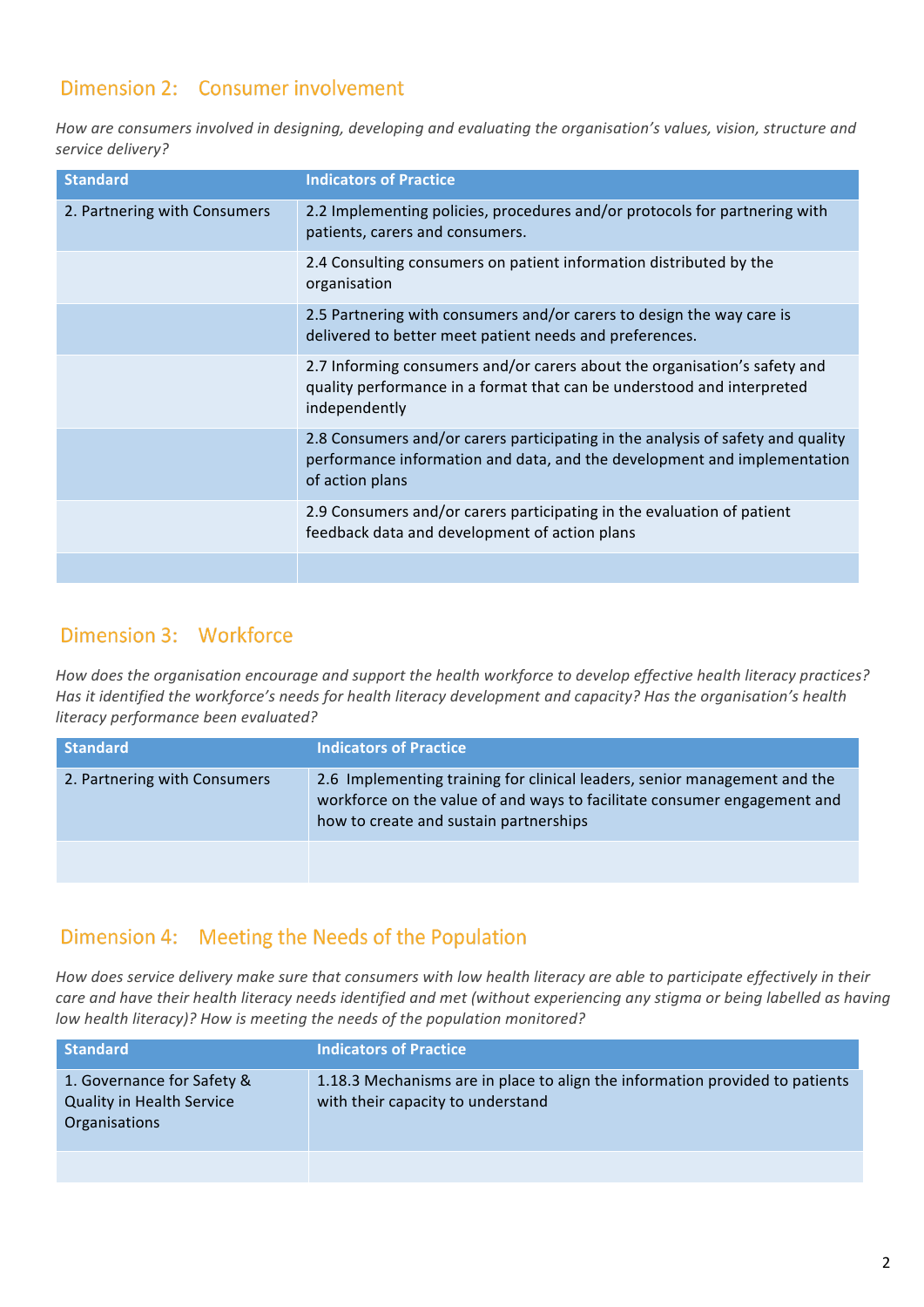# Dimension 5: Access and Navigation

How easy is it for consumers to find and engage with appropriate and timely health and related services? How are *consumers helped to find and engage with these services? How well are services coordinated and are services streamlined where possible?*

| <b>Standard</b>                                                                                | <b>Indicators of Practice</b>                                                                                                                                          |
|------------------------------------------------------------------------------------------------|------------------------------------------------------------------------------------------------------------------------------------------------------------------------|
| 1. Governance for Safety &<br>Quality in Health Service<br>Organisations                       | 1.18 Implementing processes to enable partnership with patients in<br>decisions about their care, including informed consent to treatment                              |
|                                                                                                | 1.18.3 Mechanisms are in place to align the information provided to patients<br>with their capacity to understand                                                      |
| 2. Partnering with Consumers                                                                   | 2.4 Consulting consumers on patient information distributed by the<br>organisation                                                                                     |
| 3. Preventing & Controlling<br><b>Healthcare Associated Infections</b>                         | 3.19 Ensuring consumer-specific information on the management and<br>reduction of healthcare associated infections is available at the point of care                   |
| 6. Clinical Handover                                                                           | 6.5 Developing and implementing mechanisms to include patients and<br>carers in the clinical handover process that are relevant to the healthcare<br>setting           |
| 7. Blood & Blood Products                                                                      | 7.9 The clinical workforce informing patients and carers about blood and<br>blood product treatment options, and the associated risks and benefits                     |
|                                                                                                | 7.10 Providing information to patients about blood and blood product use<br>and possible alternatives in a format that can be understood by patients and<br>carers     |
| 8. Preventing & Managing<br>Pressure Injuries                                                  | 8.9. Informing patients with a high risk of pressure injury, and their carers,<br>about the risks, prevention strategies and management of pressure injuries           |
|                                                                                                | 8.9.1 Patient information on prevention and management of pressure<br>injuries is provided to patients and carers in a format that is understood and<br>is meaningful  |
|                                                                                                | 8.10 Developing a plan of management in partnership with patients and<br>carers                                                                                        |
| 9. Recognising & Responding to<br><b>Clinical Deterioration in Acute</b><br><b>Health Care</b> | 9.7 Ensuring patients, families and carers are informed about, and are<br>supported so that they can participate in, recognition and response systems<br>and processes |
|                                                                                                | 9.7.1 Information is provided to patients, families and carers in a format that<br>is understood and meaningful.                                                       |
|                                                                                                | 9.8 Ensuring that information about advance care plans and treatment<br>limiting orders is in the patient clinical record, where appropriate                           |
|                                                                                                | 9.9 Enabling patients, families and carers to initiate an escalation of care<br>response                                                                               |
|                                                                                                | 9.9.2 Information about the system for family escalation of care is provided<br>to patients, families and carers                                                       |
| 10. Preventing Falls & Harm from<br>Falls                                                      | 10.9 Informing patients and carers about the risk of falls, and falls<br>prevention strategies                                                                         |
|                                                                                                | 10.9.1 Patient information on falls risks and prevention strategies is<br>provided to patients and their carers in a format that is understood and<br>meaningful       |